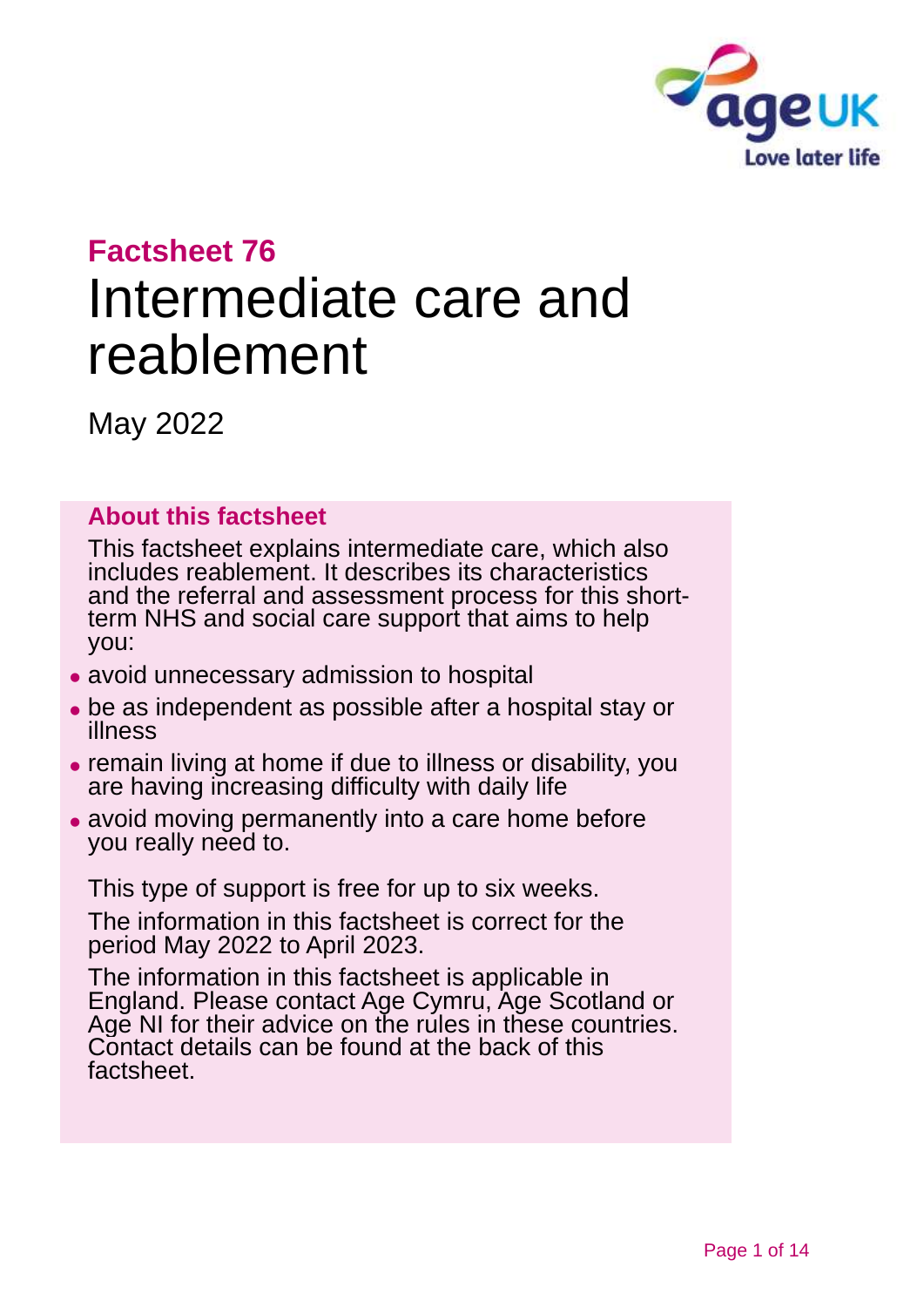# **Contents**

| 1 What is intermediate care?                      | 3  |
|---------------------------------------------------|----|
| 2 What types of support may be available?         | 4  |
| 3 When might intermediate care be appropriate?    | 5  |
| 3.1 To support timely discharge from hospital     | 5  |
| 3.2 An alternative to hospital admission          | 6  |
| 3.3 If finding it difficult to live at home       | 6  |
| 3.4 Facing a permanent move into residential care | 7  |
| 3.5 People living with dementia                   | 8  |
| 4 Intermediate care and goal setting              | 8  |
| 5 Accessing intermediate care and reablement      | 10 |
| <b>6 Relevant legislation and guidance</b>        | 11 |
| Age UK                                            | 13 |
| Support our work                                  | 13 |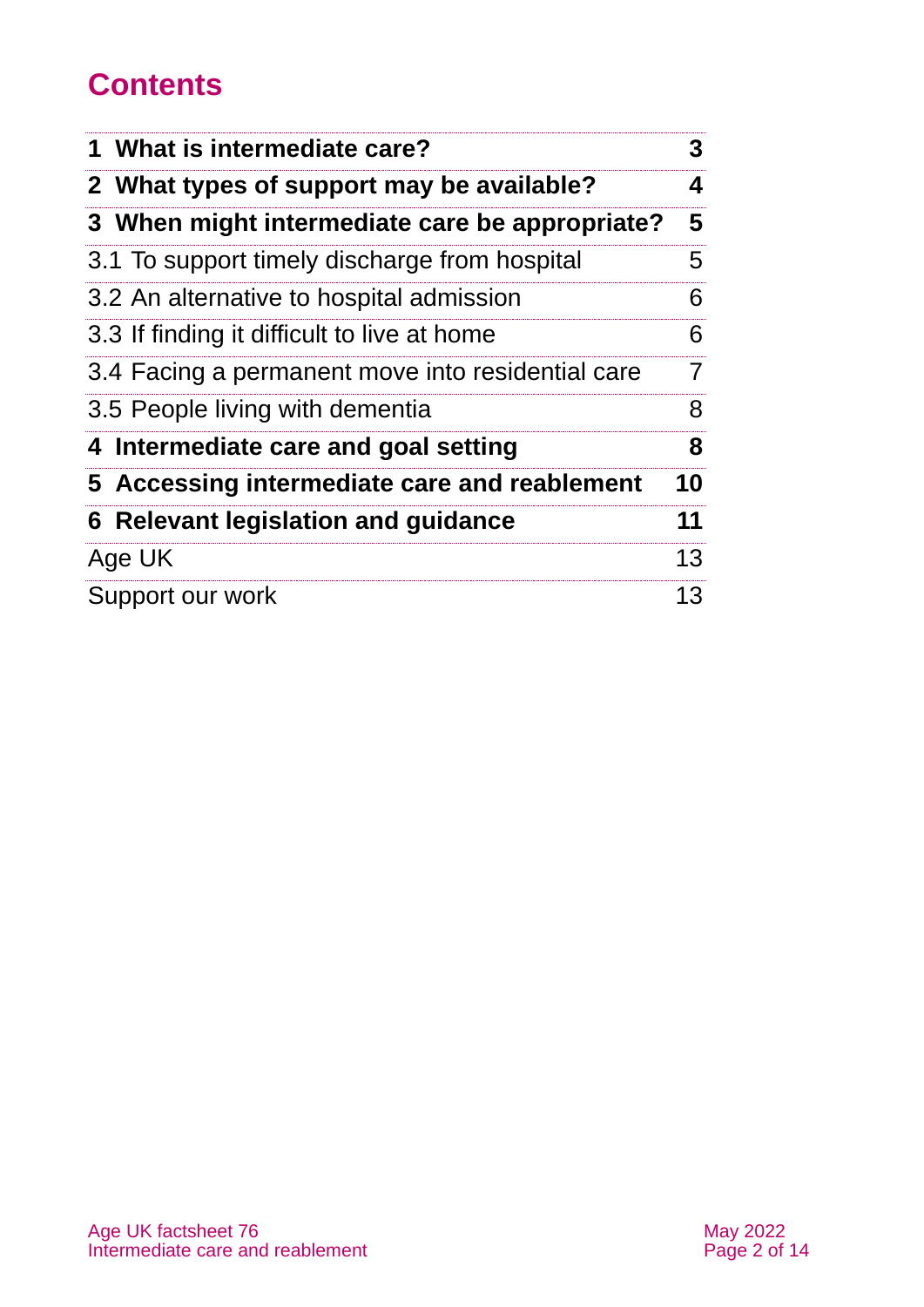# <span id="page-2-0"></span>**1 What is intermediate care?**

Intermediate care (IC) is non-means-tested, timelimited, *short-term* support. Staff can offer this if they believe that with specialist support, you have potential to improve and live more independently.

It is important to know that IC is *not* a period of free care that you are always entitled to following a hospital stay.

There is a particular type of IC with the aim of avoiding unnecessary hospital admission but in the main, it is a form of *active rehabilitation* to:

- help you become as independent as possible after a hospital stay, or
- help you to continue to live at home if you are having increasing difficulty with daily life due to illness or disability, or
- ⚫ prevent a premature, permanent move into residential care.

Based on your current health, abilities and wishes, you agree and work towards personal goals. You are supported by staff trained to observe, encourage and guide you, so you can do things yourself, rather than to intervene or carry out tasks for you.

#### **Free, time-limited support**

Support is time-limited and where appropriate, may involve moving from one of the four types of intermediate care to another. [Section 2](#page-3-0) of this factsheet describes each type.

IC normally lasts no longer than six weeks but can be as little as one or two weeks, if staff believe that is what you need to reach your goals. Staff are expected to be flexible with time frames, as in some cases, it may take a bit longer than six weeks to reach your goals.

IC services may be funded, arranged, and provided by the NHS or by the local authority. Arrangements vary locally and can involve the NHS or the local authority individually, or both working together in partnership.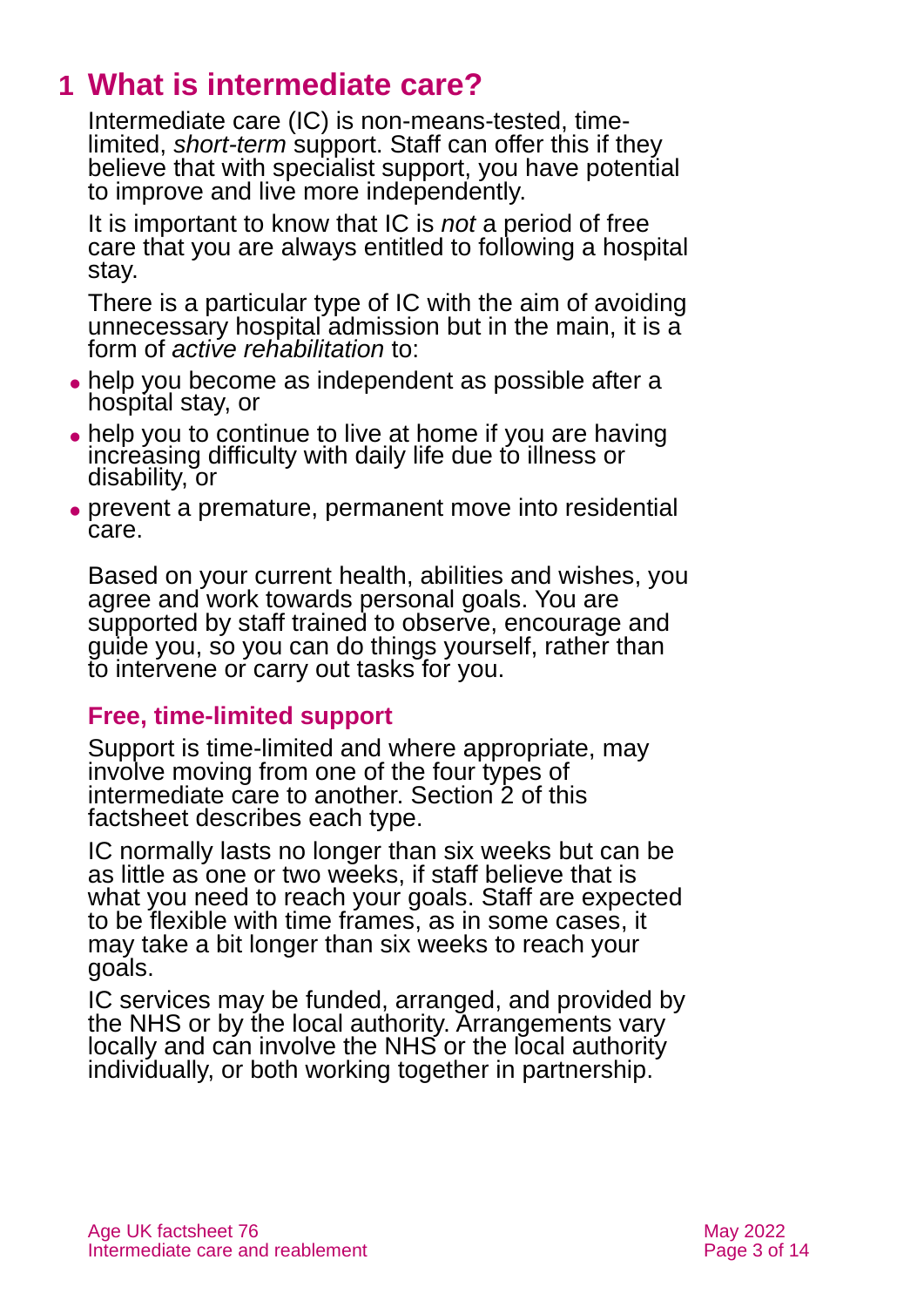Where a local authority provides intermediate care or reablement, it must be provided free for the first six weeks, or if the timescale agreed with you is less than six weeks, for that period. While a local authority has the power to charge if the provision of IC extends beyond six weeks, it also has discretion to extend provision of free services.

Staff should review your progress at intervals and towards the end of the agreed term, to see if further progress is likely. If it is not, even with a bit more time, they should complete a needs assessment if it appears you may have a need for long term care and support. For more information, see factsheet 41, *[How](https://www.ageuk.org.uk/globalassets/age-uk/documents/factsheets/fs41_how_to_get_care_and_support_fcs.pdf)  [to get care and s](https://www.ageuk.org.uk/globalassets/age-uk/documents/factsheets/fs41_how_to_get_care_and_support_fcs.pdf)upport.*

#### **Dementia**

People with dementia can receive IC services like everyone else, [see section 3.5](#page-7-1) for more information.

### <span id="page-3-0"></span>**2 What types of support may be available?**

There are four types of intermediate care but staff may use other terminology. Your needs and the range of local services available, which varies across the country, affect the type of IC you are offered.

⚫ **Reablement** – provides support in your own home to improve your confidence and ability to live as independently as possible. Your goals are likely to relate to daily living tasks such as getting washed and dressed, preparing a drink or light snack, moving safely around your home, or enabling you to participate in social activities.

Specially trained support staff will visit you, usually daily. Their focus is on observing, guiding and encouraging you to do things yourself, so you re-build confidence and skills that you may have lost while unwell.

⚫ **Home-based intermediate care** – provides support in your own home, or a care home if that is where you normally live. You work with a multidisciplinary team of health professionals and possibly a social worker to agree goals and the type of support you need.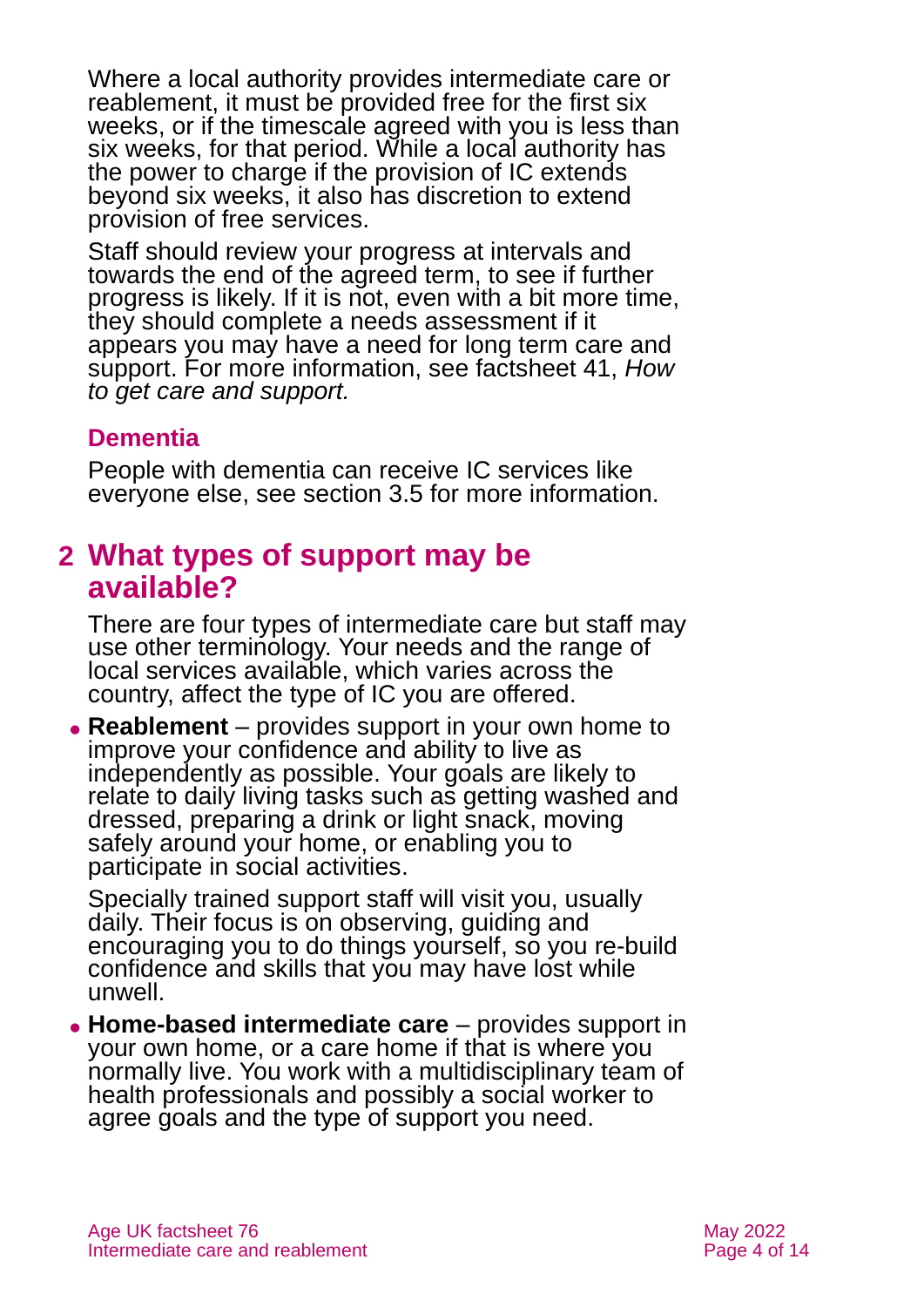It is predominantly delivered by health professionals and might involve nurses; physiotherapists who can provide tailor-made exercises to help you become stronger and move safely from place to place and any aids to help mobility; and an occupational therapist who can help you find ways to continue to do daily living tasks more easily and safely.

- ⚫ **Bed-based intermediate care** involves a temporary stay in a care home, community hospital, or standalone IC facility. You receive support similar to home-based IC to help reach your goals. The sooner bed-based IC starts, ideally within two days of referral, the better the chance of success.
- ⚫ **Crisis response** offers a prompt assessment at home or on arrival at the emergency department. This is to decide if your needs can be safely managed by providing short-term care at home (typically less than 48 hours) or if more appropriate, by arranging a short stay in a care home.

If they can, you avoid an unnecessary hospital admission and your recovery and a fuller assessment can take place in a calmer, more familiar environment. Staff may decide you would benefit by moving on to another type of IC.

# <span id="page-4-0"></span>**3 When might intermediate care be appropriate?**

Having considered if you could benefit from IC, the IC team should explain their findings and reasons for their decision to you, and where appropriate your family. If you are unhappy with their decision, you can seek clarification of the decision or request a second opinion.

If staff believe you could benefit, IC may be offered to help maximise your independence after an accident, hospital stay or illness, and be considered part of the process to identify your long-term support needs.

### **3.1 To support timely discharge from hospital**

Staff can refer you to the IC team if they believe you no longer need to be in hospital but have the potential for further improvement and to become more independent. Having agreed your goals, reablement, home-based or bed-based intermediate care may be suitable.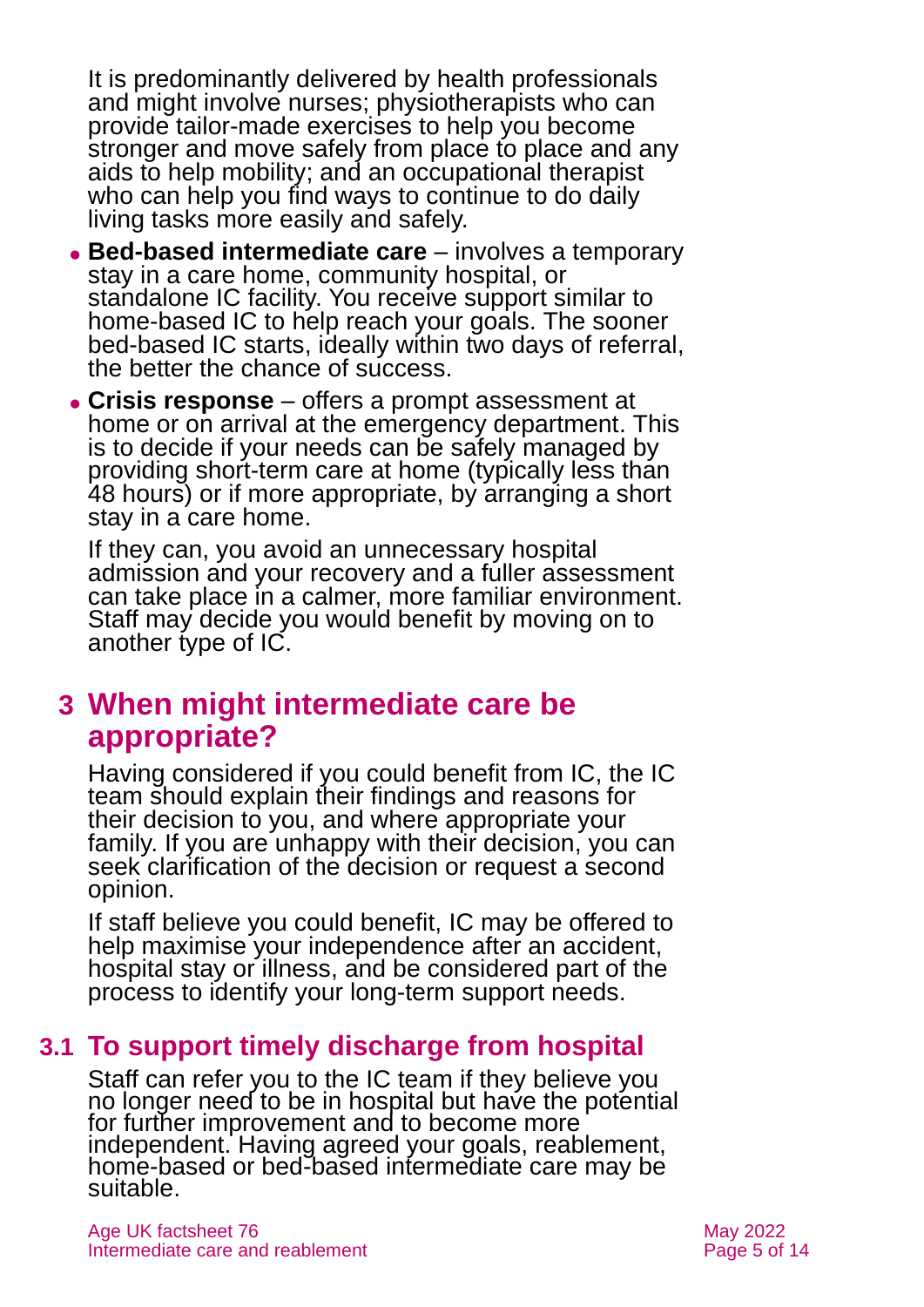Bed-based IC is often offered if you are well enough to leave hospital, have potential to improve, but are not well enough to go home.

Rehabilitation offered by health professionals after a stroke or heart attack is not time limited and is not a type of IC.

### **3.2 An alternative to hospital admission**

#### **Crisis response**

Crisis response may be considered if you become ill at home or when a fall results in only minor injury. To deliver crisis response, there must be a dedicated team available for a GP, out-of-hours doctor, district nurse, ambulance paramedics, or emergency department staff to contact.

The team of nurses, occupational therapists, and other specialist staff can promptly assess your needs, decide if they can be safely managed outside hospital, and then arrange appropriate services at short notice.

Support at home is usually up to 48 hours but may be offered for up to 72 hours. If more appropriate, staff may propose a temporary stay in a care home. During this time, health and social care staff can follow up and decide what further support you need, which may involve referring you for another type of IC.

Crisis response is not available in all areas but if you are taken ill at home and seen by a doctor or attended by paramedics, they may be able to access and refer you to such a service, if they believe hospital admission is not necessary. Similarly, if you are seen by emergency department staff, they may have access to a crisis response team.

### **3.3 If finding it difficult to live at home**

If you are at home and already receive home care, staff may propose reablement as part of a review or reassessment of your needs. It may be an option if you are struggling at home or after an illness not requiring a stay in hospital. It may mean receiving reablement alongside means-tested home care.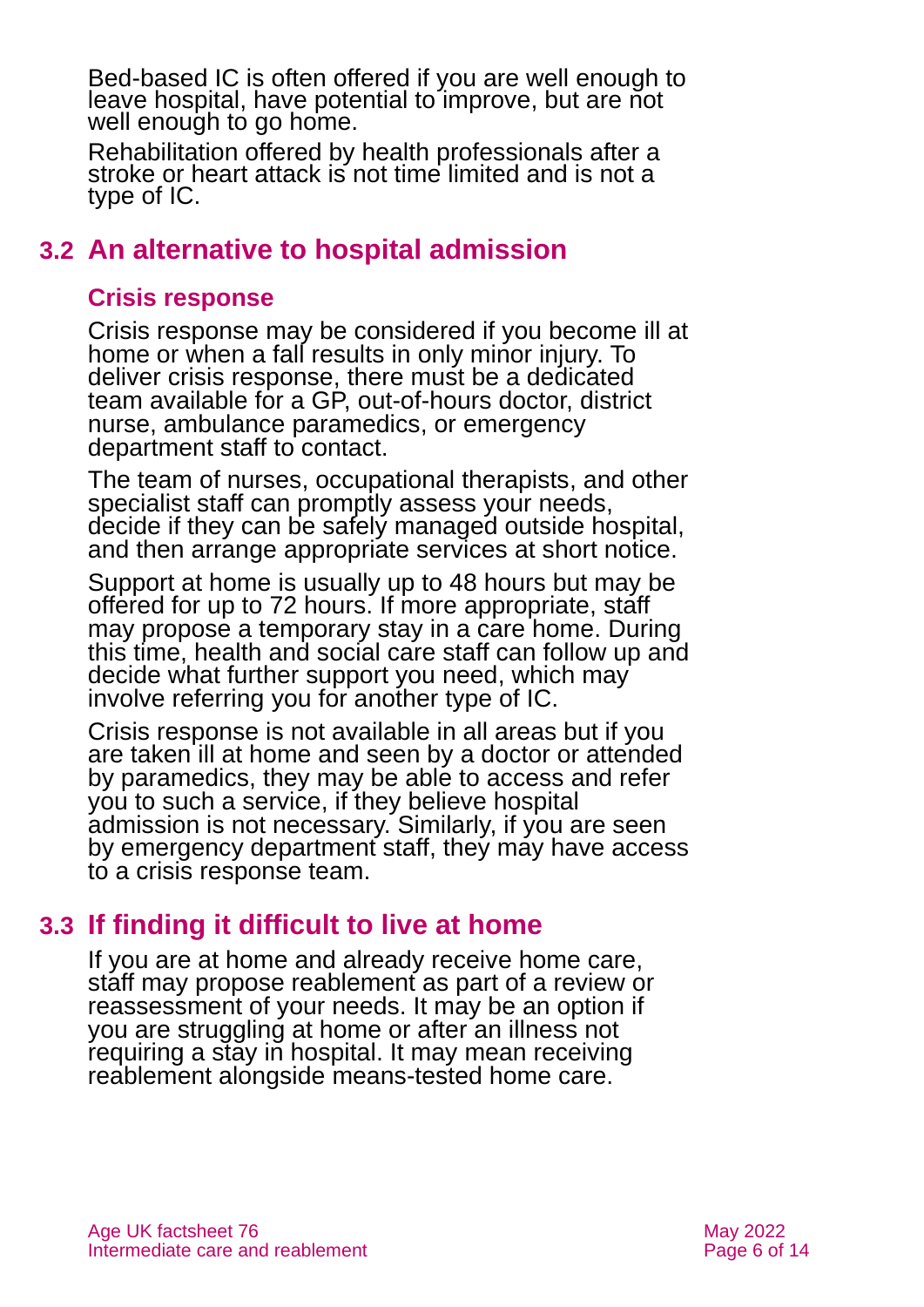### **3.4 Facing a permanent move into residential care**

If you are on an acute hospital ward and a permanent move into residential care looks likely, staff should consider referring you to the IC team. If thought you are likely to benefit from such support, you should be discharged to a more appropriate location to receive it. A subsequent assessment of your long-term needs is likely to give a more realistic picture of your abilities, and whether a care home place is best for you.

It is not generally recommended that patients move directly from an acute hospital to a permanent place in a care home, unless there are exceptional circumstances.

Exceptional circumstances can include:

- ⚫ completion of specialist rehabilitation, such as on a stroke unit and you have discussed and agreed a stroke rehabilitation plan
- ⚫ sufficient attempts have been tried to support you at home (with or without an intermediate care package) in the past
- ⚫ judgement that a short period of intermediate care in a residential setting followed by another move is likely to be distressing.

#### **Note**

If you have significant or complex needs, or staff are proposing a permanent place in a nursing home as the best option, they should consider your eligibility for NHS Continuing Healthcare (NHS CHC).

Ask if they have completed, or intend to complete, the NHS CHC Checklist tool. This indicates whether you should have a full assessment to decide NHS CHC eligibility. They should only consider a full assessment once your longer-term needs are clear, so IC may be appropriate after a positive Checklist.

If found eligible, the NHS is responsible for agreeing and funding your on-going care package. See factsheet 20, *[NHS continuing healthcare and](https://www.ageuk.org.uk/globalassets/age-uk/documents/factsheets/fs20_nhs_continuing_healthcare_and_nhs-funded_nursing_care_fcs.pdf)  [NHS-funded nursing care.](https://www.ageuk.org.uk/globalassets/age-uk/documents/factsheets/fs20_nhs_continuing_healthcare_and_nhs-funded_nursing_care_fcs.pdf)*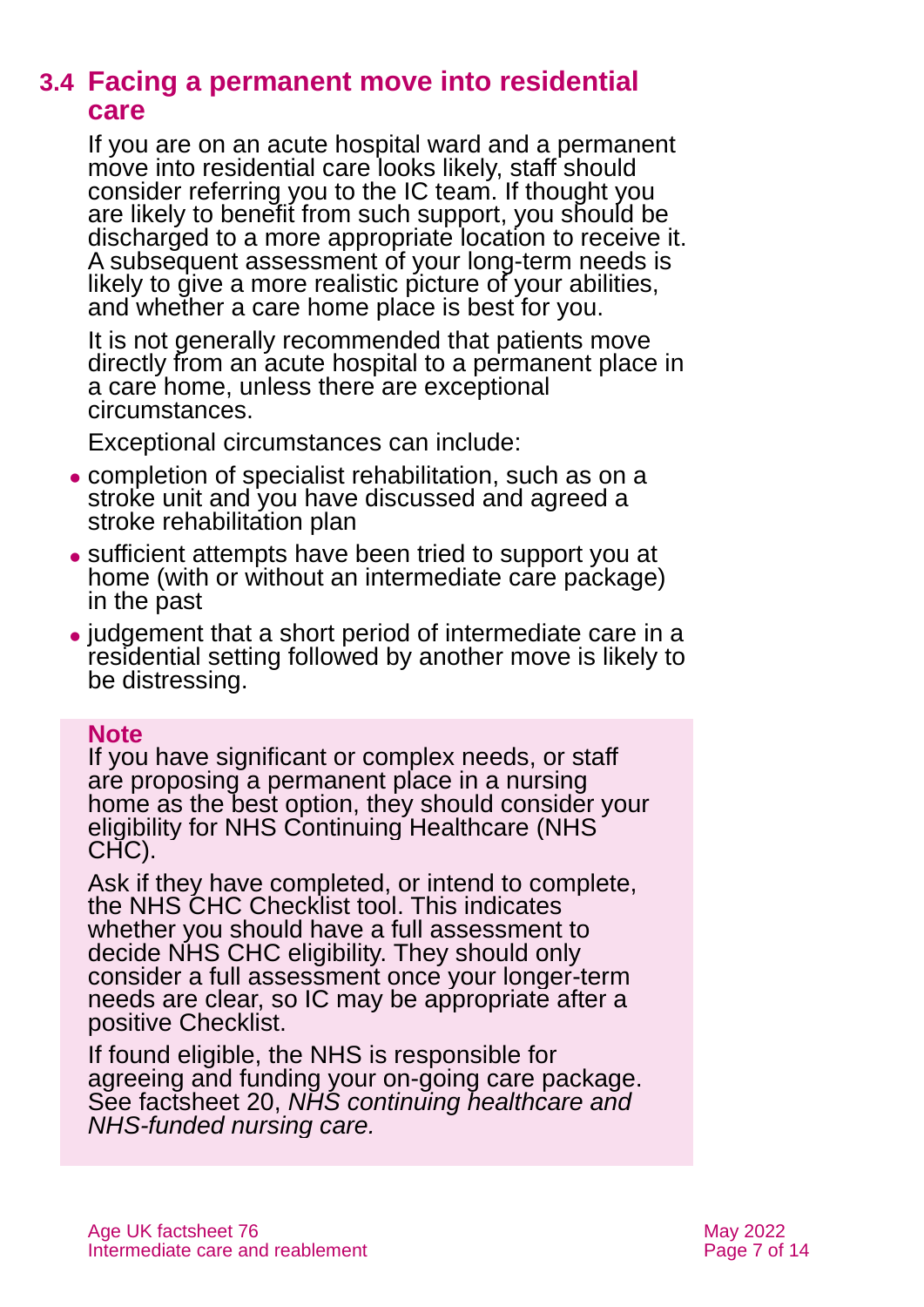## **3.5 People living with dementia**

<span id="page-7-1"></span>If you are living with dementia, a prolonged stay in hospital can be traumatic, due to its noisy environment and separation from familiar people, places, and routines.

When considering if you could benefit from IC, staff should aim to involve professionals with experience of people living with dementia.

They can contribute to a risk assessment, clarify how dementia affects you, and judge how well you could cooperate and engage with the process. It is important to take into account whether you can understand, remember and follow instructions to improve your mobility or carry out daily living tasks, when considering if you would benefit.

# <span id="page-7-0"></span>**4 Intermediate care and goal setting**

#### **Developing personal goals, agreeing support and time frames**

Once staff agree you are able to engage with IC and have potential to live more independently - where possible continuing to live in your preferred place they conduct a full assessment and work with you to develop personal goals.

They take account of what you can do and what you have difficulty with, as well as things that matter to you and would make a difference to your independence and quality of life.

You can involve your family or those significant to you, if you want to, or seek support from an advocate.

Goal setting and follow-up involves:

⚫ **setting measurable and realistic goals**. These may relate to improving your mobility, changing safely from a sitting to a standing position, using stairs or carrying out *daily living activities* such as washing, dressing, preparing a simple meal, or engaging in social or leisure activities

⚫ **considering what input or services would help** you achieve your goals and manage any identified risks. It might involve providing equipment, support from health professionals and with personal care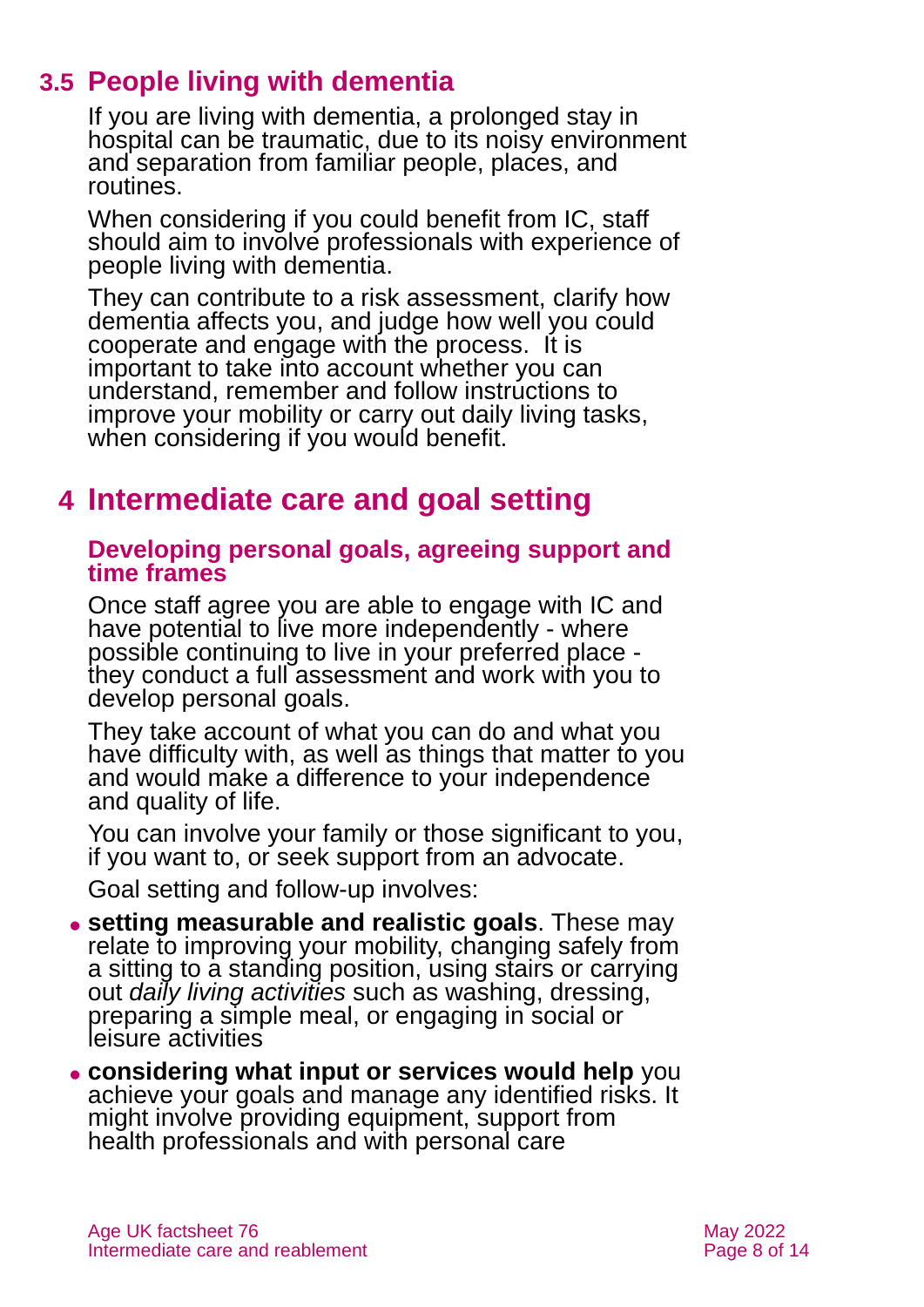- ⚫ **agreeing a time frame** within which you would hope to reach your goals and the type of intermediate care you need
- ⚫ **drawing up a care and support plan**, in a format that suits you, reflecting points agreed above, and giving contact details of a named person who can address any questions or concerns
- ⚫ **recording your progress** in the equivalent of a diary, with entries added by staff and by you, if you wish
- ⚫ **regularly reviewing your goals and progress**, making written adjustments to your support package or the time frame, as appropriate

Whether it is the NHS or local authority providing your intermediate care services, you should not be charged for the first six weeks, or if the agreed timescale is less than six weeks, for that period.

Before discharge from intermediate care, you should have a care and support assessment from the local authority social services department to find out if you need long term support.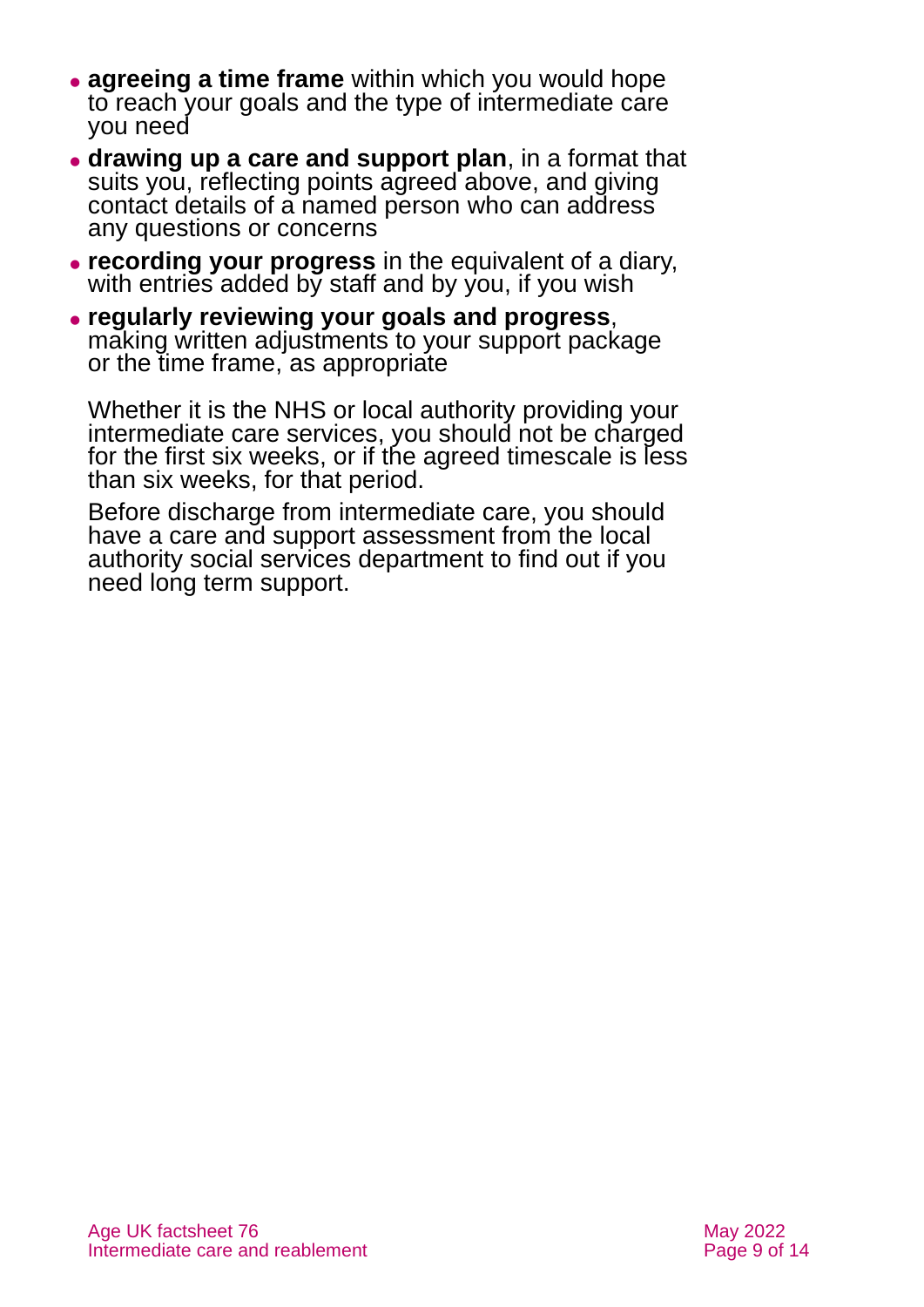## <span id="page-9-0"></span>**5 Accessing intermediate care and reablement**

If you, or a relative, are in one of the situations described in [section 3](#page-4-0) and believe you or they could benefit from IC, speak to the person responsible for your care.

This could be hospital discharge staff, paramedics who attend you at home, your GP or an out-of-hours doctor, a social worker who manages your care, or emergency department staff. They should know the IC services available, criteria for making a referral, and how to make one.

If admitted to hospital, you may wish to discuss this type of support with staff responsible for your discharge, as early as possible.

Availability of the four types of IC varies across England and in many areas, demand can outstrip supply. There may be an overall lack of supply or waits of several days before starting reablement, homebased and bed-based intermediate care.

If you believe you or a family member have the potential to benefit from IC and it is not on offer, speak to the person responsible for your care. If after further discussion, you are unhappy with the support being offered, you could consider making a complaint.

Staff can tell you how to complain, who to complain to, and how to get independent practical support and advice to make your complaint.

For information see factsheet 66, *[Resolving problems](https://www.ageuk.org.uk/globalassets/age-uk/documents/factsheets/fs66_resolving_problems_and_making_a_complaint_about_nhs_care_fcs.pdf)  [and making a complaint about NHS care](https://www.ageuk.org.uk/globalassets/age-uk/documents/factsheets/fs66_resolving_problems_and_making_a_complaint_about_nhs_care_fcs.pdf)* and factsheet 59, *[How to resolve problems and making a complaint](https://www.ageuk.org.uk/globalassets/age-uk/documents/factsheets/fs59_how_to_resolve_problems_and_complain_about_social_care_fcs.pdf)  [about social care.](https://www.ageuk.org.uk/globalassets/age-uk/documents/factsheets/fs59_how_to_resolve_problems_and_complain_about_social_care_fcs.pdf)*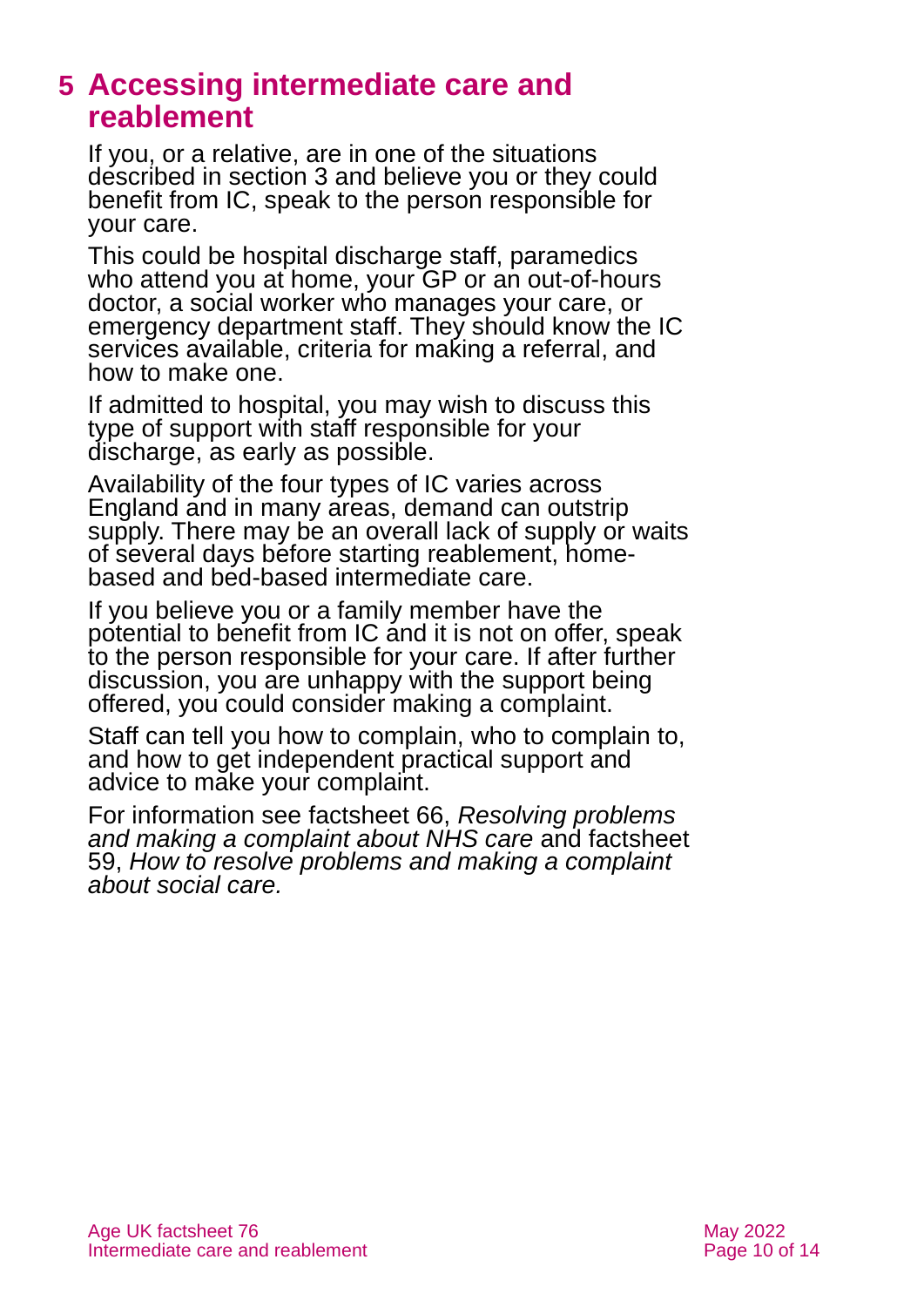# <span id="page-10-0"></span>**6 Relevant legislation and guidance**

The following documents support information in this factsheet.

#### **NICE guidance NG74** *Intermediate care including reablement September 2017* Link includes

'information for the public' tab, explaining purpose of intermediate care. [www.nice.org.uk/guidance/ng74](http://www.nice.org.uk/guidance/ng74)

#### **Understanding intermediate care including reablement – a quick guide for people using intermediate care services. 2018**

[www.nice.org.uk/about/nice-communities/social](http://www.nice.org.uk/about/nice-communities/social-care/quick-guides/understanding-intermediate-care)[care/quick-guides/understanding-intermediate-care](http://www.nice.org.uk/about/nice-communities/social-care/quick-guides/understanding-intermediate-care)

#### **The** *Care Act 2014 (Section 2)*

[www.legislation.gov.uk/ukpga/2014/23/contents](http://www.legislation.gov.uk/ukpga/2014/23/contents)

#### **The** *Care and Support (Preventing Needs for Care and Support) Regulations 2014*

[www.legislation.gov.uk/uksi/2014/2673/contents/made](http://www.legislation.gov.uk/uksi/2014/2673/contents/made)

#### **The** *Care and Support (Charging and Assessment of Resources) Regulations 2014 Section 3(3)* [www.legislation.gov.uk/uksi/2014/2672/contents/made](http://www.legislation.gov.uk/uksi/2014/2672/contents/made)

#### *Care and Support Statutory Guidance issued under the Care Act 2014*

[www.gov.uk/guidance/care-and-support-statutory](http://www.gov.uk/guidance/care-and-support-statutory-guidance)[guidance](http://www.gov.uk/guidance/care-and-support-statutory-guidance)

#### **NICE Guidance NG27: Transition between inpatient**

**hospital settings** *and community or care home settings for adults with social care needs December 2015*

[www.nice.org.uk/guidance/ng27/](http://www.nice.org.uk/guidance/ng27/)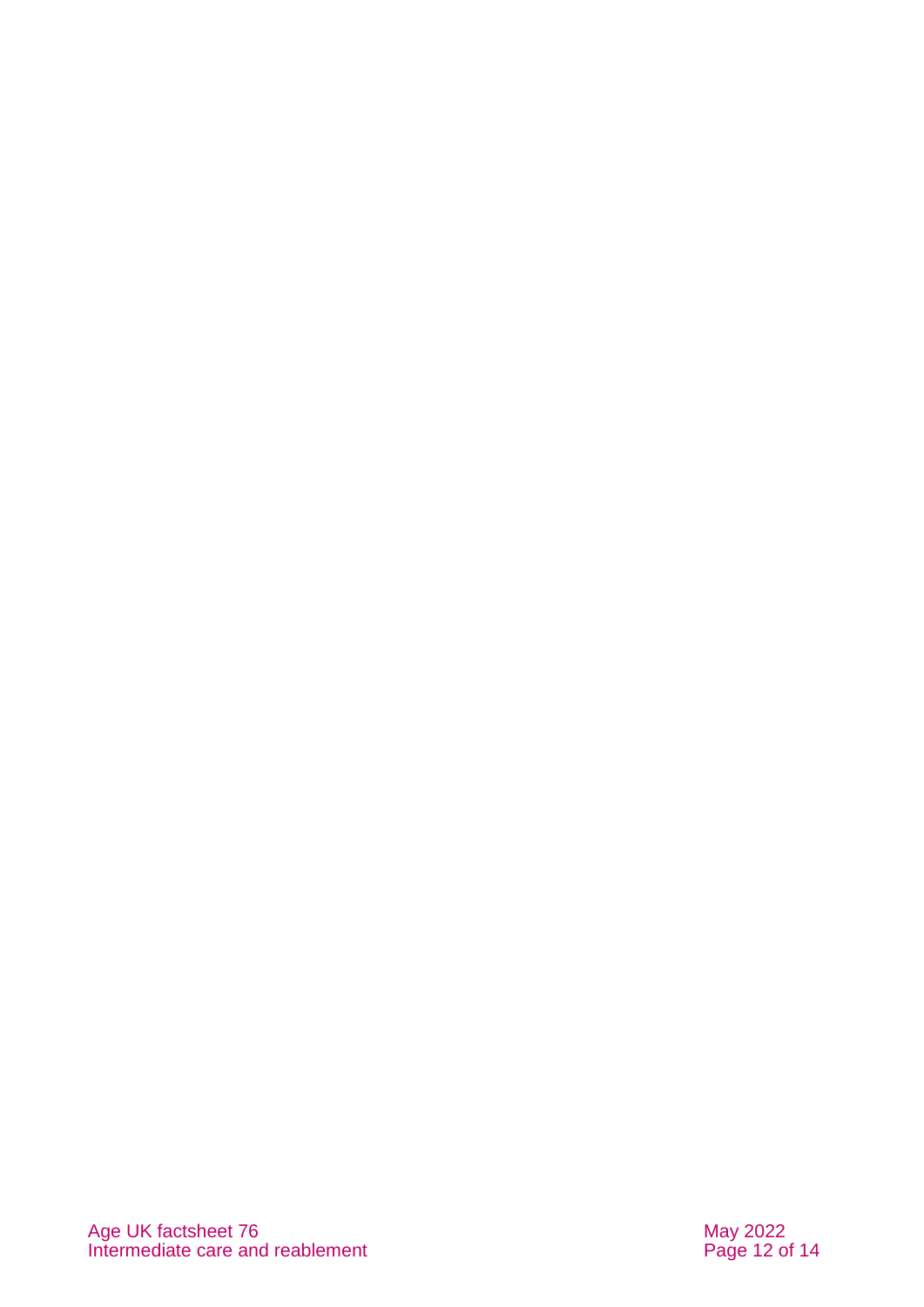# **Age UK**

Age UK provides advice and information for people in later life through our Age UK Advice line, publications and online. Call Age UK Advice to find out whether there is a local Age UK near you, and to order free copies of our information guides and factsheets.

#### <span id="page-12-1"></span>**Age UK Advice**

[www.ageuk.org.uk](http://www.ageuk.org.uk/) 0800 169 65 65 Lines are open seven days a week from 8.00am to 7.00pm

#### **In Wales contact**

#### **Age Cymru Advice**

[www.agecymru.org.uk](http://www.agecymru.org.uk/) 0300 303 44 98

#### <span id="page-12-0"></span>**In Northern Ireland contact**

#### **Age NI** [www.ageni.org](http://www.ageni.org/) 0808 808 75 75

#### **In Scotland contact**

#### <span id="page-12-2"></span>**Age Scotland** [www.agescotland.org.uk](http://www.agescotland.org.uk/) 0800 124 42 22

# **Support our work**

We rely on donations from our supporters to provide our guides and factsheets for free. If you would like to help us continue to provide vital services, support, information and advice, please make a donation today by visiting [www.ageuk.org.uk/donate](http://www.ageuk.org.uk/donate) or by calling 0800 169 87 87.